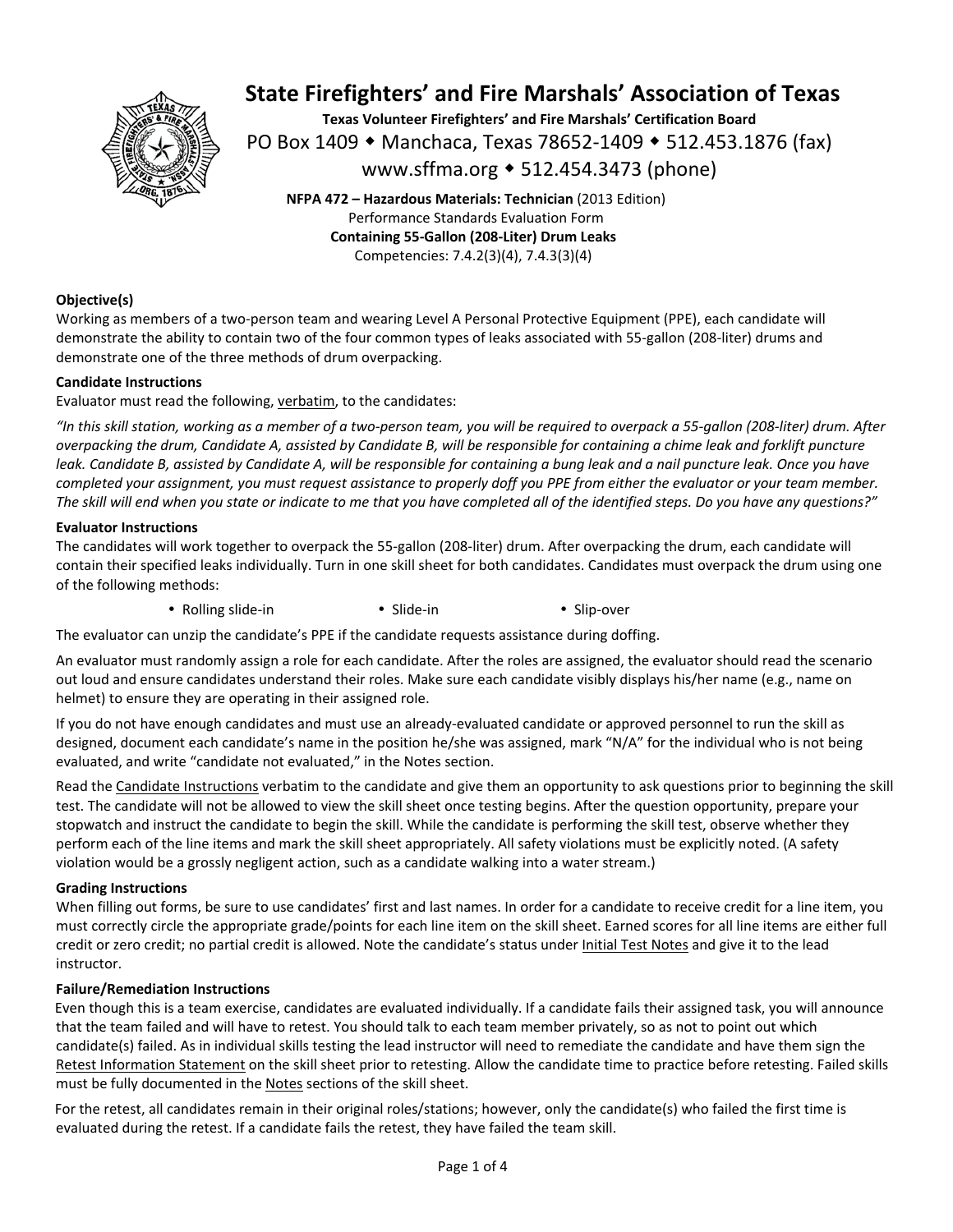

**Texas Volunteer Firefighters' and Fire Marshals' Certification Board**  PO Box 1409 ◆ Manchaca, Texas 78652-1409 ◆ 512.453.1876 (fax) www.sffma.org 512.454.3473 (phone)

**NFPA 472 – Hazardous Materials: Technician** (2013 Edition) Performance Standards Evaluation Form **Containing 55‐Gallon (208‐Liter) Drum Leaks**  Competencies: 7.4.2(3)(4), 7.4.3(3)(4)

### **Preparation and Equipment**

Evaluation materials:

- 1, 55-gallon (208-liter) drum with the following leaks:
	- o Nail puncture
	- o Forklift puncture
	- o Chime leak
- 1 closed-head 55-gallon (208-liter) drum with a bung leak
- 1 closed‐head 55‐gallon (208‐liter) drum
- Bung wrench
- Plug and patching kit
- Overpack drum
- Level A PPE 1 lever (e.g., 2 x 4 foot [0.61 x 1.22 meter] board)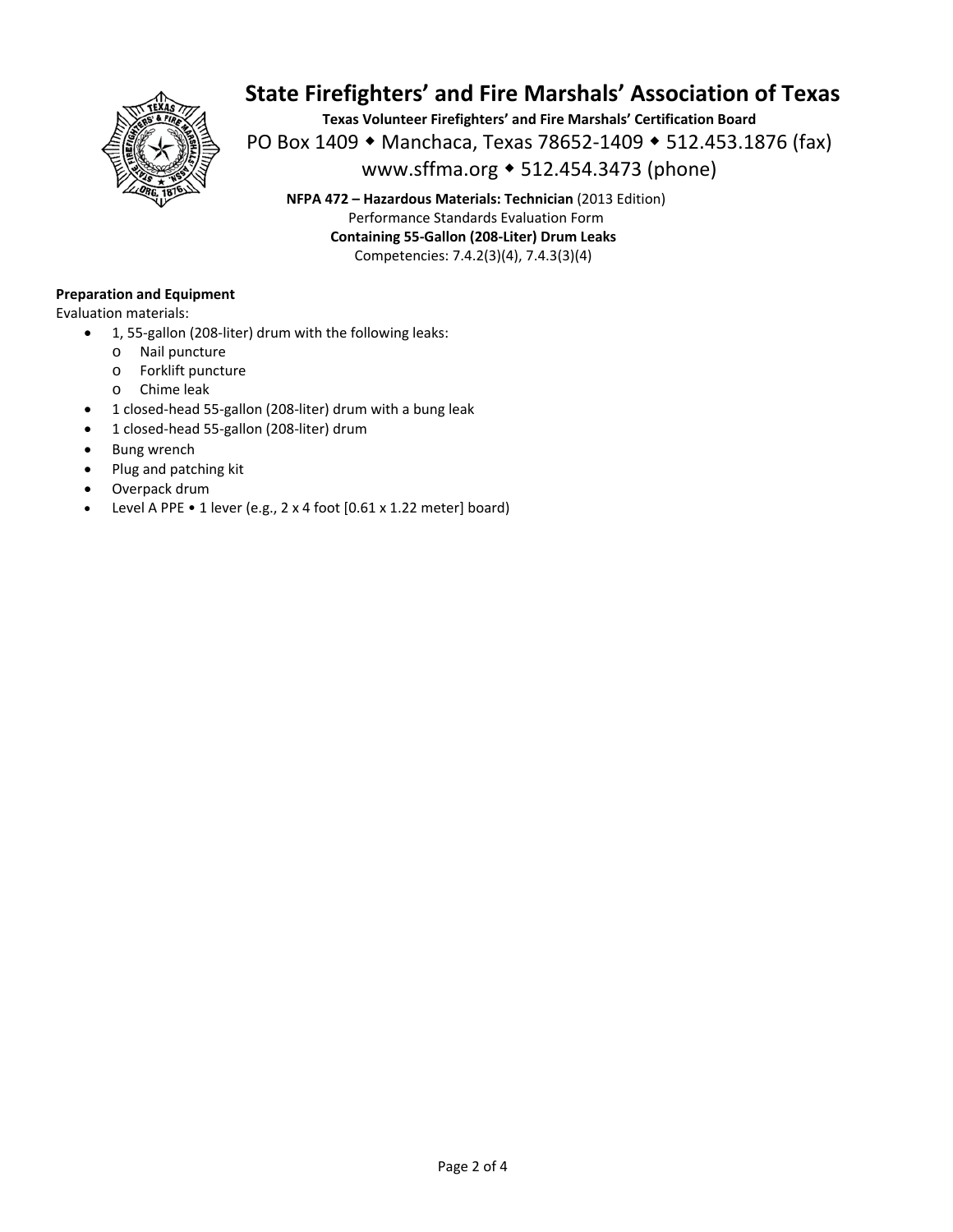

**Texas Volunteer Firefighters' and Fire Marshals' Certification Board** 

PO Box 1409 • Manchaca, Texas 78652-1409 • 512.453.1876 (fax)

www.sffma.org 512.454.3473 (phone)

**NFPA 472 – Hazardous Materials: Technician** (2013 Edition) Performance Standards Evaluation Form **Containing 55‐Gallon (208‐Liter) Drum Leaks** 

Competencies: 7.4.2(3)(4), 7.4.3(3)(4)

| Evaluation Location:   |                               | Date: |
|------------------------|-------------------------------|-------|
| Evaluator 1 Name:      | Retest Evaluator 1 Name:      |       |
| Evaluator 1 Signature: | Retest Evaluator 1 Signature: |       |
| Evaluator 2 Name:      | Retest Evaluator 2 Name:      |       |
| Evaluator 2 Signature: | Retest Evaluator 2 Signature: |       |

Evaluators may not evaluate a skill if a conflict of interest exists. A conflict may be defined as an interest that affects, or appears likely to affect the judgment or conduct of an individual associated with the skills testing process. An evaluator may not participate in the skills testing process for an immediate family member, classmate, or if the evaluator was the class instructor for the skill.

### **Skill Performance Criteria: Containing 55‐Gallon (208‐Liter) Drum Leak**

| Candidates A & B:                                                                      |                     |      |        |      |
|----------------------------------------------------------------------------------------|---------------------|------|--------|------|
| Overpack 55-Gallon Drum                                                                | <b>Initial Test</b> |      | Retest |      |
| Inserts 55-gallon drum into overpacked drum without creating further damage            | Pass                | Fail | Pass   | Fail |
| Checks to ensure bung side is up                                                       | Pass                | Fail | Pass   | Fail |
| Positions overpack drum in upright position                                            | Pass                | Fail | Pass   | Fail |
| Secures the overpack drum with lid or ring with bolt facing down                       | Pass                | Fail | Pass   | Fail |
| <b>Overall Performance Rating:</b> (Pass = must correctly perform all Pass/Fail items) | Pass                | Fail | Pass   | Fail |

| <b>Candidate A:</b>                                                                                |      |      |      |      |
|----------------------------------------------------------------------------------------------------|------|------|------|------|
| Performs skill in proper PPE                                                                       | Pass | Fail | Pass | Fail |
| CHIME LEAK                                                                                         |      |      |      |      |
| Verbalizes positioning of drum with leak in vapor space                                            | Pass | Fail | Pass | Fail |
| CHIME LEAK                                                                                         |      |      |      |      |
| Contains leak using appropriate tools and materials provided                                       | Pass | Fail | Pass | Fail |
| <b>FORKLIFT PUNCTURE LEAK</b>                                                                      |      |      |      |      |
| Contains leak using appropriate tools and materials provided (assisted by Candidate B)Takes sample |      |      |      |      |
| of unknown HazMat                                                                                  | Pass | Fail | Pass | Fail |
| Requests assistance to properly doff PPE                                                           | Pass | Fail | Pass | Fail |
| <b>Overall Performance Rating:</b> (Pass = must correctly perform all Pass/Fail items)             | Pass | Fail | Pass | Fail |

| <b>Candidate A Initial Test Notes:</b> | <b>RETEST INFORMATION</b><br>It is very important that you, as an examinee, understand the number of<br>attempts allowed on the performance skills examination. You are allowed<br>only one retest for each failed skill station. |
|----------------------------------------|-----------------------------------------------------------------------------------------------------------------------------------------------------------------------------------------------------------------------------------|
| <b>Candidate A Retest Notes:</b>       | have read and<br>understand the above information on retesting.<br>$\Box$ I have received sufficient retraining and remediation.                                                                                                  |
|                                        | <b>Signature</b><br>Date                                                                                                                                                                                                          |